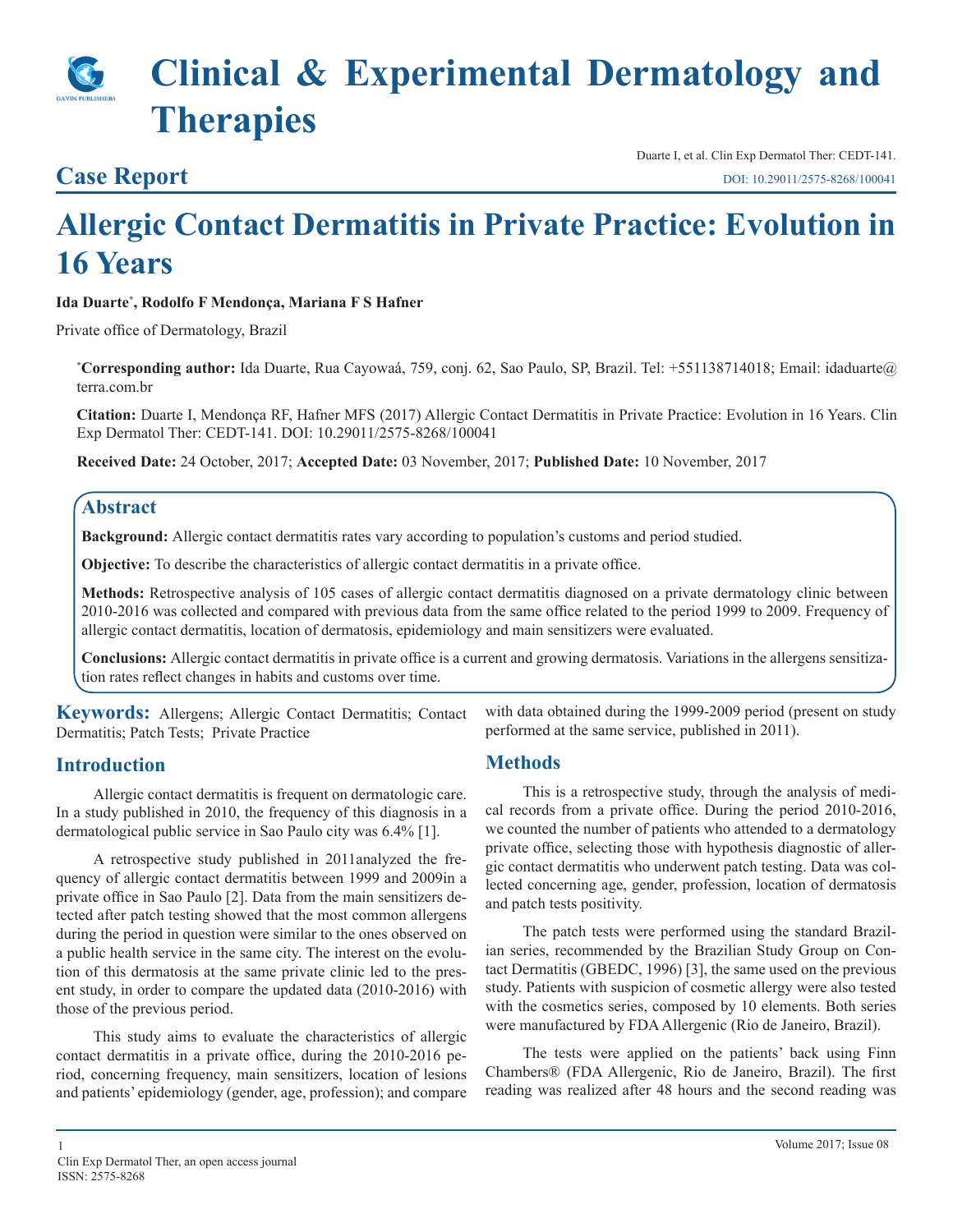performed in after 96 hours. For the tabulation of tests results it was considered the last reading.

The epidemiologic data and the results of the tests were plotted on a spreadsheet from Excel® program (Microsoft®, Redmond, WA, USA). Data was compared with previous records obtained during the 1999-2009 period. The analysis was performed through chisquare test and two tailed Fisher's exact test.

#### **Results**

On the 7-year period (2010-2016), 1195 new patients were attended in a dermatologic private office. Among these, 121 had the hypothesis diagnostic of allergic contact dermatitis and underwent patch testing. Of them,16 had all negative tests, while 105 had at least one positive test, which were relevant with clinical history, confirming the diagnosis of allergic contact dermatitis. So, the frequency of this diagnosis was 8.8% (105/1195), while in the previous study, in the same office, it was 5.1% (134/2618); therefore, there was a statistically significant increase of allergic contact dermatitis on the recent period (p<0.001; Table 1).

| Period    | Withallergic<br>contact derma-<br>titis | Without al-<br>lergic contact<br>dermatitis | Total |  |  |  |  |
|-----------|-----------------------------------------|---------------------------------------------|-------|--|--|--|--|
| 1999-2009 | $134(5.1\%)$                            | 2484                                        | 2618  |  |  |  |  |
| 2010-2016 | $105(8.8\%)$                            | 1090                                        | 1195  |  |  |  |  |
| p<0.001   |                                         |                                             |       |  |  |  |  |

**Table 1:** Frequency of Allergic contact dermatitis in a dermatology private office, during 1999-2009 and 2010-2016.

All the patients with allergic contact dermatitis were white, 77 (82.9%) female and 28 (17.1%) male. On the previous study, there were 127 (94.8%) women and only seven (5.2%) men. There was statistically significant increase on the number of male-gender patients ( $p<0.001$ ). The average age of the patients with allergic contact dermatitis was 47.6 years old, similar to that found on the previous study, 45 years old. The medium age was 46 years old.

Concerning the professions, the mean referred were: office worker in 77 cases (73.3%), health care professional in 11 cases (10.5%), cleaning staff in seven (6.7%), salesperson in four (3.8%), plastic artist in four (3.8%) and retired in two (1.9%). On the study performed during1999-2009 there was a predominance of health care and domestic workers. While on the current study only two patients (1.9%) had dermatosis related to the profession, on the prior period, nine (6.7%) of the cases were considered occupational. There was no statistically relevant difference between those data ( $p=0.24$ ).

Table 2 shows the locations of allergic contact dermatitis: cephalic segment on 79 cases (75.2%), chest on 21 (20.0%), hands and remaining of the upper limbs on nine each (8.8%), feet on seven (6.7%) and the lower limbs on six (5.7%). Other locations had frequency lower than 4.0%. The total was higher than 100% because some patients presented dermatosis in more than one area of the body. On the previous period (1999-2009) the most common locations were the cephalic segment on 69 (51.5%), hands on 29 (21.6%) and chest on18 (13.4%). The analysis showed statistically significant increase on the frequency of allergic contact dermatitis on cephalic segment on the period of 2010-2016 (75.2% vs. 51.5%; p<0.001), although that location was the main one on both periods. Oppositely, there was decrease on the frequency of hand involvement (8.6% vs. 21.6%; p=0.0061).

| Location        | 2010-2016 |               | 1999-2009 |               | P       |  |
|-----------------|-----------|---------------|-----------|---------------|---------|--|
|                 | N         | $\frac{0}{0}$ | N         | $\frac{0}{0}$ |         |  |
| Cephalicsegment | 79        | 75.2          | 69        | 51.5          | < 0.001 |  |
| Chest           | 21        | 20.0          | 18        | 13.4          | 0.17    |  |
| Hands           | 9         | 8.6           | 29        | 21.6          | 0.0061  |  |
| Upperlimbs      | 9         | 8.6           | 15        | 11.2          | 0.50    |  |
| Feet            | 6         | 5.7           | 10        | 7.5           | 0.59    |  |
| Lowerlimbs      |           | 5.7           | 15        | 11.2          | 0.14    |  |

**Table 2:** The location of Allergic contact dermatitis in a dermatology private office, during 2010-2016 and 1999-2009.

The sensitization frequencies of the tested substances are on table 3. The main sensitizers were: nickel sulfate, 36 (34.3%), cobalt chloride 28 (26.8%), thimerosal 18 (17.1%), tosylamide formaldehyde resin16 (15.2%), potassium dichromate 17 (16.2%), Kathon-CG® and fragrance-mix 13 each (12.4%), formaldehyde nine (8.6%), turpentine, carba-mix and p-phenylenediamine eight each (7.6%), ethylenediamine dihydrochloride and paraben-mix seven each  $(6.7\%)$ , colophony six  $(5.7\%)$ , hydroquinone five (4.8%). The other tested substances had sensitization frequencies lower than 4.0%.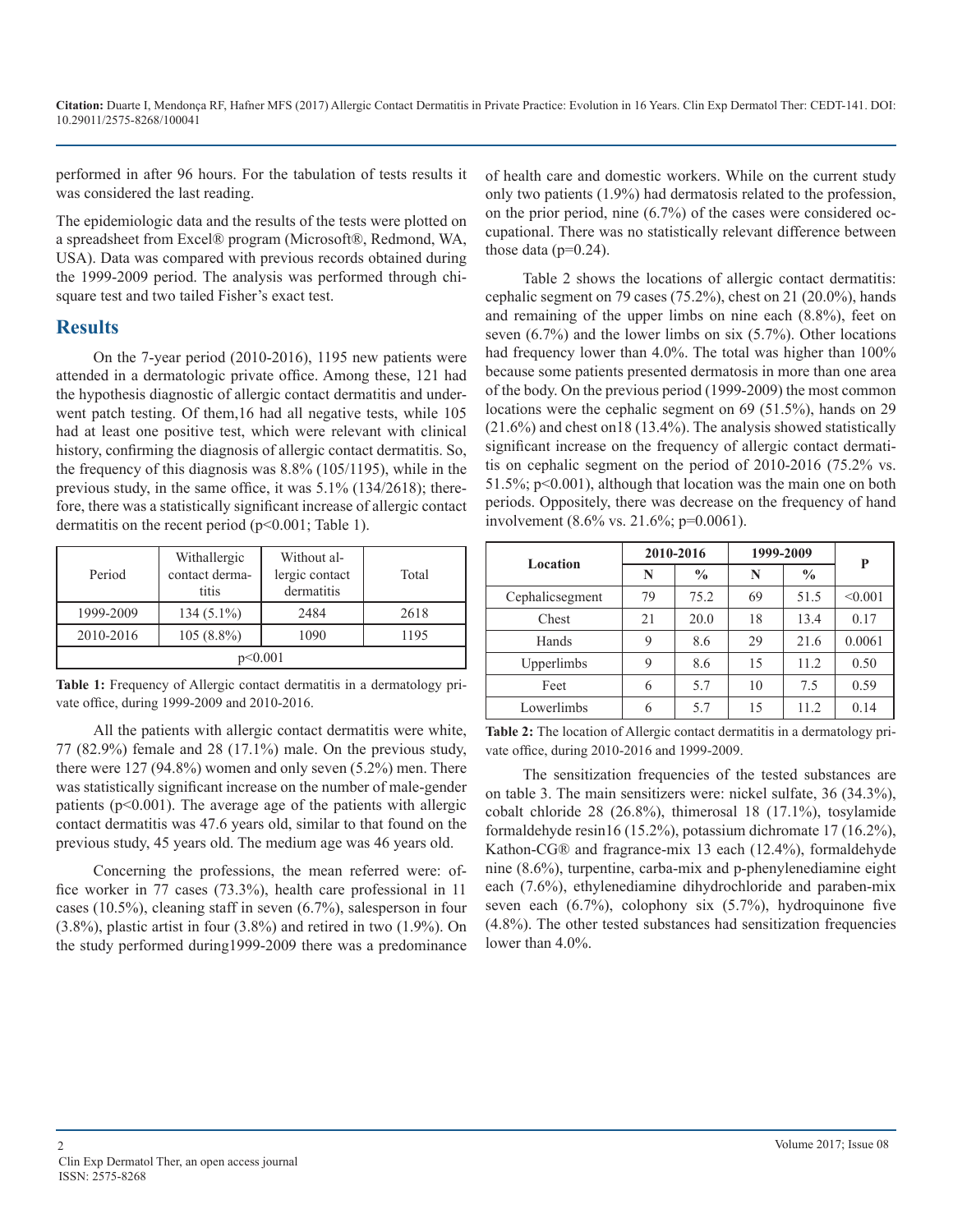|                                     | 2010-2016                |                                                                    | 1999-2009*     |               |              |
|-------------------------------------|--------------------------|--------------------------------------------------------------------|----------------|---------------|--------------|
| <b>Substance</b>                    | ${\bf N}$                | $\frac{0}{0}$                                                      | ${\bf N}$      | $\frac{0}{0}$ | $\mathbf{P}$ |
| Nickel sulfate                      | 36                       | 34.3                                                               | 67             | 50.0          | 0.015        |
| Cobalt chloride                     | 28                       | 26.7                                                               | 35             | 26.1          | 0.92         |
| Thimerosal                          | 18                       | 17.1                                                               | $\overline{0}$ |               | < 0.001      |
| Potassium dichromate                | 17                       | 16.2                                                               | 13             | 9.7           | 0.13         |
| Tosylamide formaldehyde resin       | 16                       | 15.2                                                               | 16             | 11.9          | 0.46         |
| Kathon-CG®                          | 13                       | 12.4                                                               | $\overline{0}$ |               | < 0.001      |
| Fragrance-mix 1                     | 13                       | 12.4                                                               | 21             | 15.7          | 0.47         |
| Formaldehyde                        | 9                        | 8.6                                                                |                |               |              |
| Turpentine                          | $8\,$                    | 7.6                                                                |                |               |              |
| Carba-mix                           | $8\,$                    | 7.6                                                                |                |               |              |
| P-phenylenediamine                  | $8\,$                    | 7.6                                                                |                |               |              |
| Ethylenediamine dihydrochloride     | $\overline{\mathcal{I}}$ | 6.7                                                                | 13             | 9.7           | 0.40         |
| Paraben-mix                         | $\tau$                   | 6.7                                                                | 28             | 20.9          | 0.0020       |
| Colophony                           | 6                        | 5.7                                                                |                |               |              |
| Hydroquinone                        | 5                        | 4.8                                                                |                |               |              |
| Black rubber mix (PPD-mix)          | $\overline{4}$           | 3.8                                                                |                |               |              |
| Chlorhexidine                       | $\overline{4}$           | 3.8                                                                |                |               |              |
| Balsam of Peru (Myroxylon pereirae) | $\overline{3}$           | 2.9                                                                |                |               |              |
| Thiuram-mix                         | $\overline{3}$           | 2.9                                                                |                |               |              |
| Propylene glycol                    | $\overline{2}$           | 1.9                                                                |                |               |              |
| Benzocaine                          | $\overline{2}$           | 1.9                                                                |                |               |              |
| Quaternium-15                       | $\overline{2}$           | 1.9                                                                |                |               |              |
| Neomycin                            | $\,1$                    | 1.0                                                                |                |               |              |
| Nitrofurazone                       | $\mathbf{1}$             | 1.0                                                                |                |               |              |
| Epoxyresin                          | $\,1$                    | 1.0                                                                |                |               |              |
| Amerchol                            | $\,1$                    | 1.0                                                                |                |               |              |
| Triethanolamine                     | $\mathbf{1}$             | 1.0                                                                |                |               |              |
| Promethazine                        | $\mathbf{1}$             | 1.0                                                                |                |               |              |
| Germall 115                         | 1                        | 1.0                                                                |                |               |              |
|                                     |                          | *Sensitization rates >=10% of substances tested between 1999-2009. |                |               |              |

**Table 3:** The frequency of sensitization of the substances tested during the period of 2010-2016.

Other substances with negative test: Irgasan, mercaptobenzothiazole, lanolin,p-tert-butylphenol-formaldehyde resin, anthraquinone, quinoline-mix, 3,5-di-tert-butyl-4-hydroxytoluene (BHT), bronopol, chloracetamide, ammonium thioglycolate. There were seven substances with sensitization rate equal to or greater than 10%: nickel sulfate, cobalt chloride, thimerosal, tosylamide formaldehyde resin, potassium dichromate, Kathon-CG® and fragrance-mix. On the previous study, the allergens with sensitization frequency equal to or greater than 10% were: nickel sulfate 67 (50.5%), cobalt chloride 35 (26.1%), paraben-mix 28 (20.9%), fragrance-mix 21 (15.7%), tosylamide formaldehyde resin16 (11.9%), potassium dichromate and ethylenediamine dihydrochloride 13 (9.7%) each (table 3).

The sensitizers' analysis on both periods of study showed statistically significant decrease on the number of positive cases for nickel sulfate ( $p=0.015$ ) and paraben-mix ( $p=0.0020$ ). On the other hand, there was increase on the sensitization rate to thimerosal  $(p<0.001)$  and to Kathon-CG® (p $<0.001$ ). The other substances with relevant sensitization rates did not present statistically significant differences between the periods of study (cobalt chloride, potassium dichromate, fragrance-mix 1, balsam of Peru (*Myroxylon pereirae*),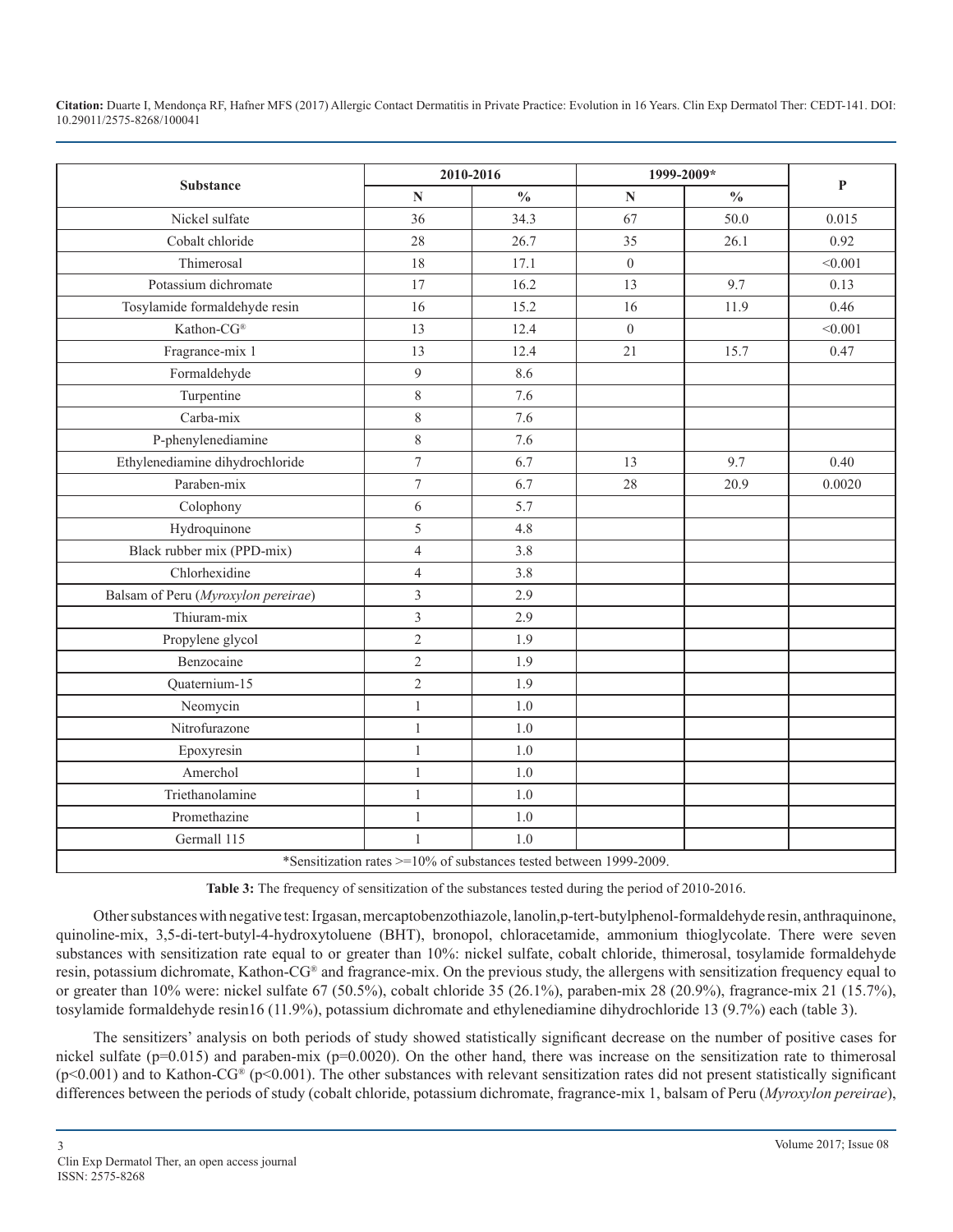ethylenediamine dihydrochloride and tosylamide formaldehyde resin.

#### **Discussion**

Allergic contact dermatitis is common in the private office. Its frequency has increased in recent years, going from 5.1% to 8.8%. It is a considerable percentage for a dermatosis, out of a universe with thousands of skin diseases. Nevertheless, the frequency of occupational allergic contact dermatitis had small relevance on both periods of study; therefore, the increase on the diagnosis occurred mostly for substances not related to the patients' profession.

Allergic contact dermatitis prevailed on women, despite a significant increase in men. The age range was similar on both periods of study. Concerning the location of lesions, data obtained between 2010-2016 are similar to those from the previous study, showing the cephalic segment as the main region of impairment. This location is related specially to contact with cosmetics. There was significant decrease of hand location, probably associated to a lower frequency of occupational disease.

Allergic contact dermatitis to cosmetics has increased on recent years, probably because of both the generalization of use of those products, and the greater variety of articles available on the market. Although the practice of using cosmetics is still higher on the female universe, it is possible that the significant increase of allergic contact dermatitis in men might be attributed to higher consumption of those products by this group.

In a study conducted on University of Valencia with 5419 patients, data from both periods of 1999-2004 and 2005-2013 were compared, and it was observed that there was an increase from 9.8% to 13.9% on the diagnosis of cosmetics allergic contact dermatitis [4]. The main sensitizers seen on the present study were the same as the ones on the previous study, with small variations. These data are compatible with those found in the others studies conducted in care centers [5,6].

Nickel sulfate was the main sensitizer on both periods of study. On recent years, there has been significant decrease on the sensitization rate to that metal, although the value of 34.3% still maintains it as the main allergen. In a Brazilian retrospective study involving 618 patients who underwent patch testing between 2006 and 2011 the main sensitizer was nickel sulfate, with frequency of 28.2%<sup>5</sup> . Some European and North-American publications show rates varying from 10.4% to 19%, which evidence a frequent sensitization to that metal on our environment [5,7-9]. This fact may be attributed to the point that in Brazil there is no regulatory guidelines to control the presence of nickel in materials, as it occurs in European countries since 2000.

In a study published in 2014, 184 Brazilian products were

searched for presence of thimerosal (151 topical drugs and 33 vaccines), which was found on only three ophthalmic solutions and five vaccines [10]. The increase on the sensitization rate to thimerosal on this study shows that despite its withdrawal from topical drugs, its presence in eye drops and vaccines maintain a sensitization rate greater than other substances present on patch tests series. This fact has been observed in other populations. For that reason, some authors argue in favor of the return of thimerosal to the European standard series [11,12]. Even though some studies still show high sensitization rates to this substance, usually the results of patch testing have no clinical relevance.

Paraben-mix has presented significant decrease of sensitization rate compared to the previous study. Those preservatives were largely used on the past, but on the last 20 years some studies have raised the possibility of their being related to higher risk of breast cancer. Although this evidence is still discussed on the literature and the capacity of sensitization to this allergen is low, the industry has substituted it by other preservatives, among them, Kathon- $CG^{\otimes}$ , on cosmetics and topical products [13,14]. Those data justify its low sensitization frequency worldwide.

Kathon-CG® was the main sensitizer among the preservatives tested, reflecting a global tendency [15-17]. It is widely used on industry, formed by a mix of two substances: methylisothiazolinone and methylchloroisothiazolinone, which have high capacity of sensitization. The prevalence of allergic contact dermatitis to Kathon-CG® has increased significantly on recent years around the world, reaching epidemic values, thus, becoming a public health concern. Therefore, some measures have been taken on Europe and United States in order to regulate its use in cosmetics, cleaning and industrial products.

In relation to tosylamide formaldehyde resin, it showed sensitization rate greater than 10%. Even though studies have shown decrease on its sensitization frequency due to its substitution by other alternatives [18,19], the contact to this substance is still considerable in Brazil.

The other substances tested had irrelevant variation during 1999-2009 and 2010-2016 periods, as potassium dichromate and cobalt chloride, common sensitizers on care services. The first one is the main sensitizer on cement and therefore is related to occupational allergic contact dermatitis. Accessing the North American Contact Dermatitis Society (NACDS)'s website [20], it is possible to find the potassium dichromate in over 180 products, and the cobalt chloride in over 550. Those products include mostly cosmetics, besides domestic products and topical drugs, demonstrating that these allergens are present in varied materials.

On conclusion, allergic contact dermatitis in private office presented high frequency when compared to other dermatosis, mainly non-occupational character. Among the patients with